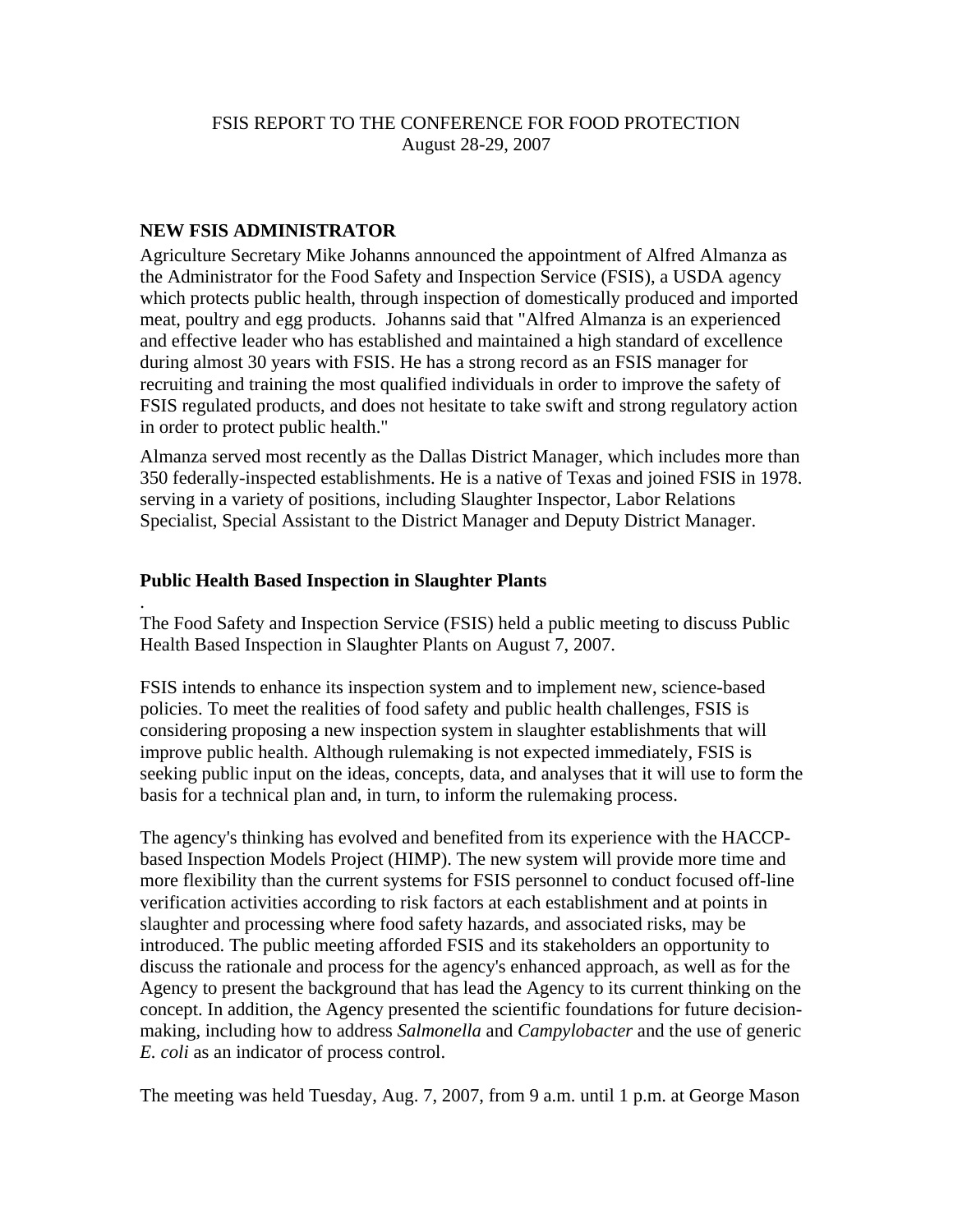University, School of Public Policy, Arlington Original Building, Room 244, 3401 Fairfax Drive, Arlington, Virginia 22201.

 Comments on these papers and questions may be submitted by any of the following methods:

- Electronic mail: Comments may be submitted to [riskbasedinspection@fsis.usda.gov](http://www.fsis.usda.gov/contact_us/Email_Form/index.asp?rcpt=RiskBasedInspection@fsis.usda.gov).
- Mail, including floppy disks or CD-ROM's: Send to Ellyn Blumberg, RBI Public Meeting, United States Department of Agriculture, Food Safety and Inspection Service, 14th & Independence Avenue, SW., Mail Drop 405 Aerospace, Washington, DC 20250.
- Hand- or courier-delivered items: Deliver to Ellyn Blumberg at 901 D Street, SW., Washington, DC. Have security guard call (202) 690-6520. Fax documents to (202) 690-6519. All submissions received must include the Agency name and docket number FSIS-2007-0026.

# **Castleberry Food Company Recall of Canned Meat Products**

Castleberry's Food Company, an Augusta, GA., establishment owned by Bumble Bee Foods, LLC, is voluntarily expanding its [July 19 recall](http://www.fsis.usda.gov/News_&_Events/Recall_033_2007_release/index.asp) of canned meat products that may contain *Clostridium botulinum*, the U.S. Department of Agriculture's Food Safety and Inspection Service announced today.

The recall is being expanded after information gathered by the Food and Drug Administration and FSIS indicated that processing malfunctions at the establishment have existed longer than initially estimated. For that reason, Castleberry's has agreed to recall all of the products that may still be in commerce, regardless of the "best buy" date stamped on the bottom of the can.

The problem was discovered during an investigation into illnesses in Indiana and Texas. The investigation led to a recall by FDA of three types of meatless hotdog chili sauce. The FDA's recall release can be found at [www.fda.gov.](http://www.fda.gov/) That recall is also being expanded to include all meatless products produced at the plant that might still be in commerce.

Consumers who have any of these products or any foods made with these products are advised to throw them away immediately. Consumers are also advised to double bag the cans in plastic bags that are tightly closed then place in a trash receptacle for nonrecyclable trash outside of the home. Additional instructions for safe disposal can be found at [www.cdc.gov/botulism/botulism\\_faq.htm](http://www.cdc.gov/botulism/botulism_faq.htm)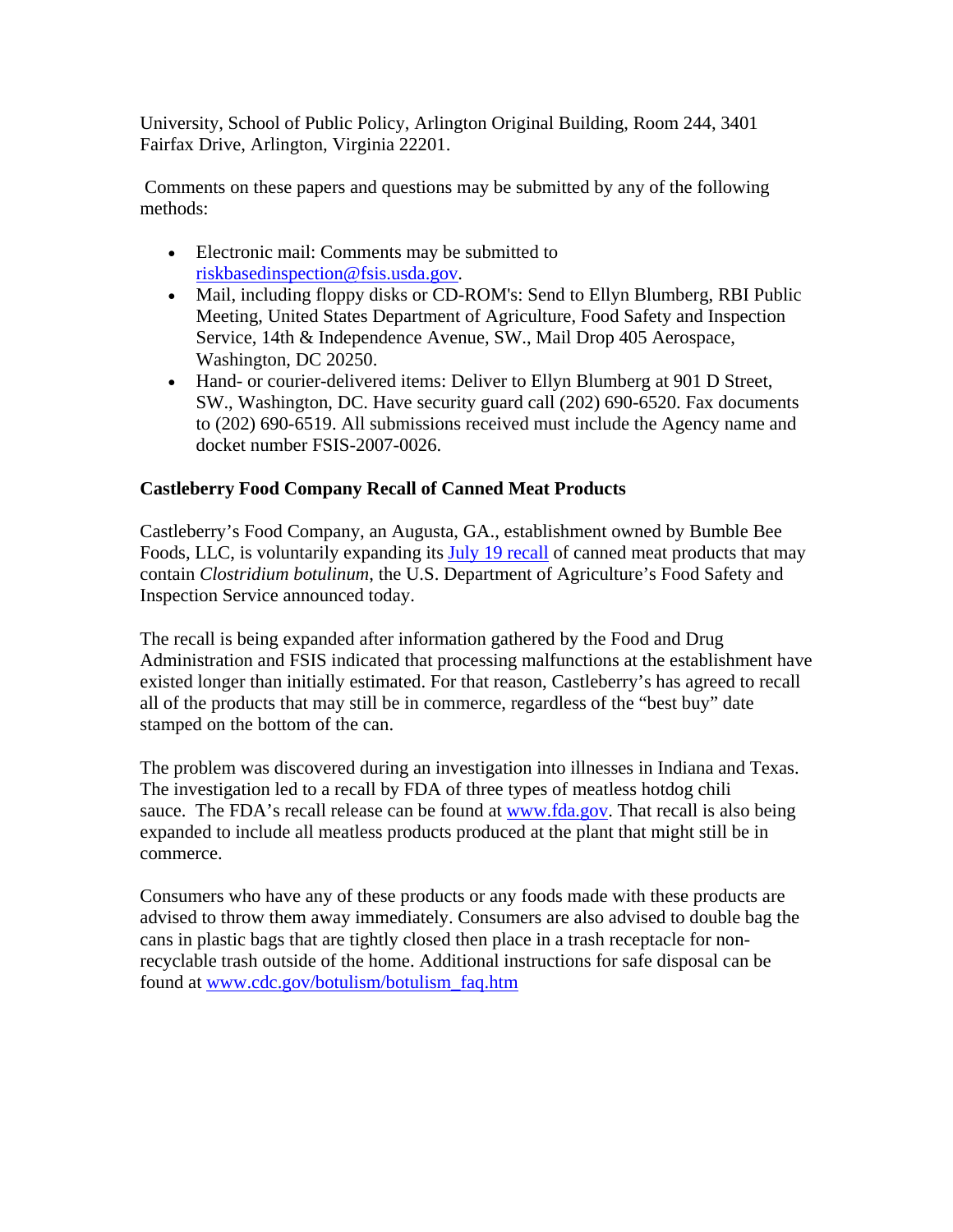## **FSIS Publishes Final Rule Prohibiting Processing of "Downer" Cattle**

The U.S. Department of Agriculture's Food Safety and Inspection Service (FSIS) today announced a permanent prohibition on the slaughter of cattle that are unable to stand or walk ("downer" cattle) when presented for pre-slaughter inspection. The inability to stand or walk can be a clinical sign of Bovine Spongiform Encephalopathy (BSE).

Under the rule, cattle that are injured after they pass pre-slaughter inspection will be reevaluated to determine their eligibility for slaughter. Veal calves that cannot stand because they are tired or cold may be set apart and held for treatment and re-inspection.

The rule published in the July 13 Federal Register makes permanent what had been an [interim final rule](http://www.fsis.usda.gov/Frame/FrameRedirect.asp?main=http://www.fsis.usda.gov/OPPDE/rdad/FRPubs/03-025IF.htm) prohibiting slaughter of non-ambulatory cattle in the United States. The final rule becomes effective Oct. 1, 2007.

#### **FSIS Directive 10,000.1 Policy on Use of Results From Non-FSIS Laboratories**

On May 11, FSIS issued a directive describing the decision-making process the agency uses when determining whether it is appropriate to accept results from a non-FSIS laboratory.

The directive also covers results from State and local government laboratories, academic laboratories and private sector laboratories.

Periodically, results form non-FSIS laboratories are presented to FSIS, such as from outbreak or illness investigations. If FSIS decides to accept the results from the non-FSIS laboratory, it may take action (e.g. request a recall or detain product) based on those results.

For more information about this issue, contact the Technical Service Center at 1- 800233-3935.

#### **FSIS Notice 18-07 Routine Sampling of Beef Manufacturing Trimmings Intended for Use in Raw Ground Beef**

On March 1, FSIS issued a notice instructing inspection program personnel that effective March 19, 2007, a new sampling program will begin where they will perform routine verification sampling of beef manufacturing trimmings intended for use in raw ground beef or beef patty products at the slaughter establishments that produced those trimmings. This notice also informs them how to collect samples under this new sampling program and the use of FSIS Form 10,210-3, Sample Request Form, in